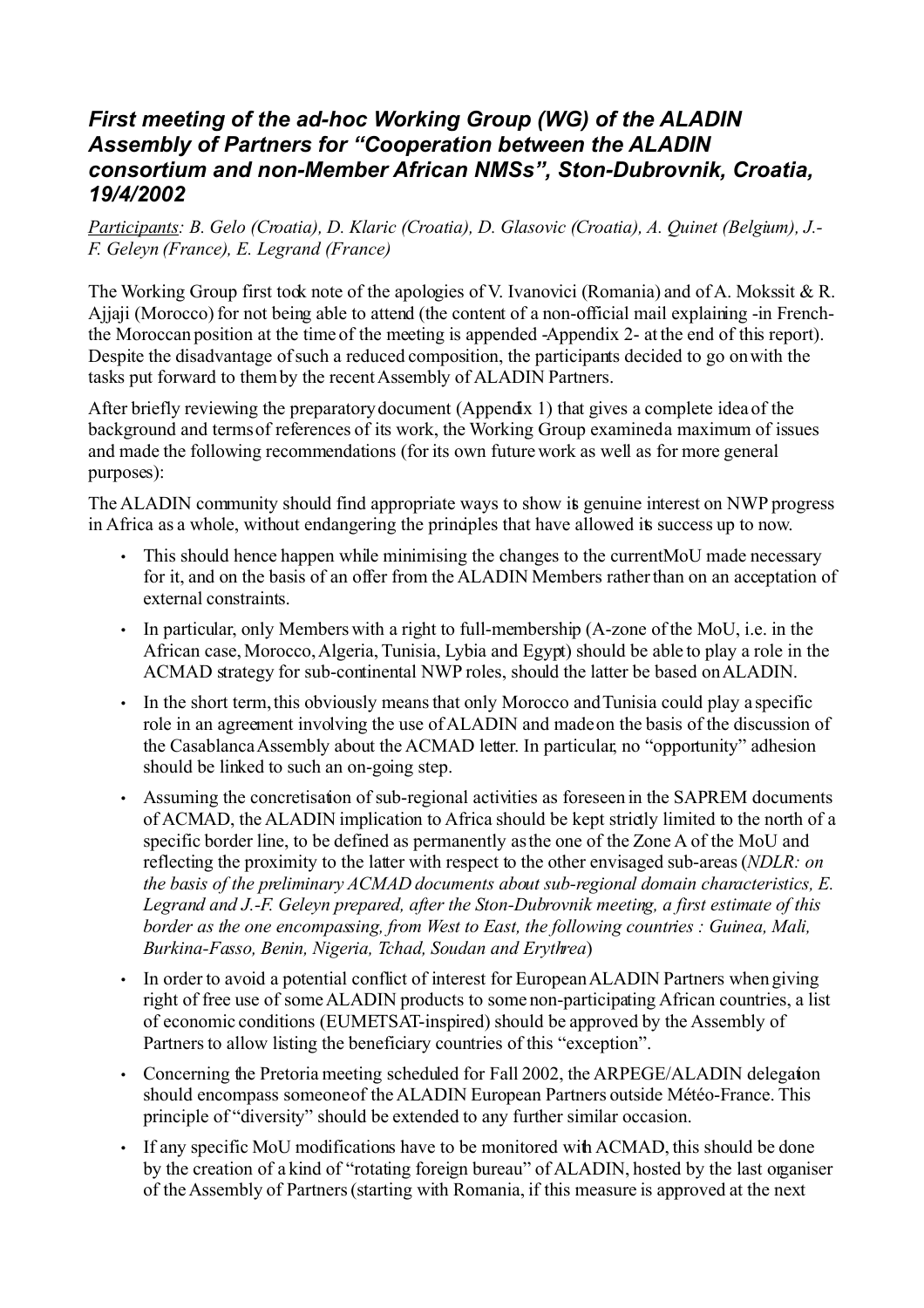session of the Assembly).

- The transmission of the unique expertise existing inside the ALADIN community on the link between shared development of tools and efficient use of them should be the main guideline for defining axes of collaboration with the SAPREM project of ACMAD. Any proposal along this line should contain some information about (i) the past history of ALADIN, (ii) the rules of cooperation and their consequences in term of solidarities of any kind and (iii) estimates for time-scales of development and of catching-up with programmes.
- At the African level, every effort should be made to favour the networking around such ideas between NMSs (the logical correspondents of both ACMAD and of the above-mentioned ALADIN rotating contact point) and available experts at the national level.
- The MAAT component of the SAPREM programme should by all means be prevented to enter in competition with ALADIN-based new initiatives.
- RETIM-2000 could offer (in the future) a way of feeding a pool of intermediate expertise for diversified further telecom solutions that are obviously needed for consolidating any socioeconomical useful application of ALADIN products in Africa.
- The need to come-up with solutions fully acceptable to ECMWF in the framework of the software agreement IFS/ARPEGE/ALADIN should be kept in mind for any proposal or decision of the Assembly of Partners, concerning the above.

# *Appendix 1 : Preparatory document by J.-F. Geleyn / Météo-France*

# **I)Background**

\* Extract of the Minutes of the 6th Assembly of ALADIN Partners, Casablanca, Morocco, 14/1/2002:

*8.1 Cooperation with ACMAD : African Centre of Meteorological Applications for Development*

*The Assembly received a letter from ACMAD dated on January the 9th , 2002. By this letter ACMAD stressed its wish to be somehow associated to the ALADIN consortium. Such a partnership would help African countries benefit from numerical weather forecasting. Such a help to Africa was considered positively by the ALADIN Assembly. But it still raises political and technical issues. Technical questions include the possible use of scientific ALADIN choices in the vicinity of cyclones, the possibility of running larger ALADIN models covering parts of Africa, the transmission of results to the various countries, etc. Political questions include the extension to Africa of the agreement with the ECMWF, the political "visibility" of the ALADIN consortium, and the adequation to the new MoU. To study these questions and report to the Assembly, a small working group is created to work on questions of cooperation between the ALADIN consortium and non-member African NMSs. The main tasks of this group will be:*

- *1. To examine the ACMAD official request that led to its creation,*
- *2. To define an acceptable philosophy for all ALADIN Members in view of possible cooperation with the relevant African partners,*
- *3. To study which directions of change for the MoU and which contacts with ECMWF would be necessary for an implementation of the ensuing strategy,*
- *4. To see, in particular in coordination with the African ALADIN Full-Members, which steps would be most likely to concretise the intentions born out of points 1,2, 3 above.*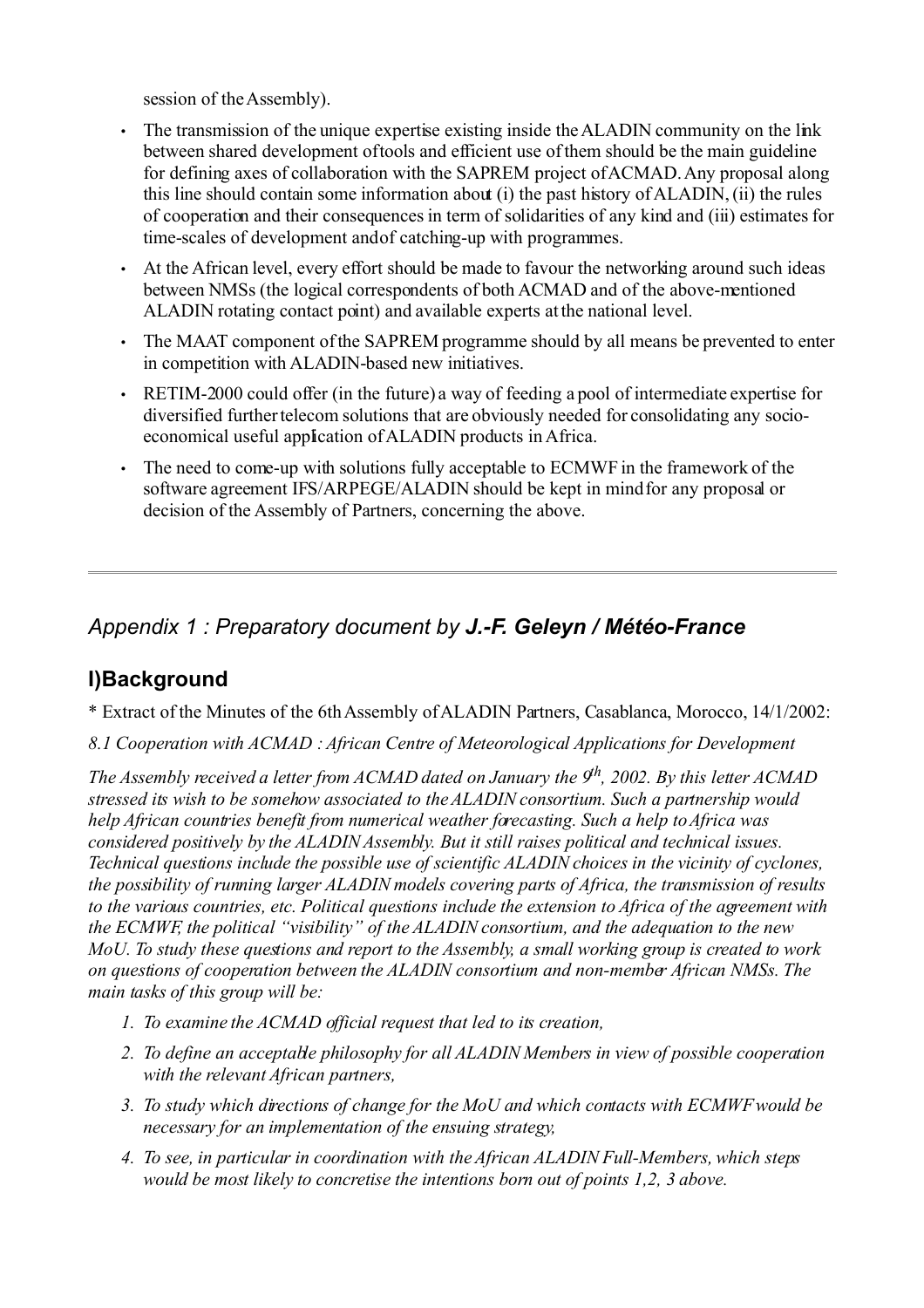*The Working Group comprises representatives from Morocco, France, Belgium, Croatia and Romania.*

\* A 3 day workshop should take place in Pretoria in late September 2002 (NDLR: *put forward to late August after the Ston-Dubrovnik meeting*) in order "*to define a realistic and efficient strategy for the development of NWP in Africa, to precise the scientific and technical targets of the possible implementation of a mosaic of LAMs*"; it should bring together "*representative of the various African NMSs implied in this activity as well as experts of American and European NMSs that have (or could have) a cooperative action with some of these Services*".

\* There exist an ACMAD strategic plan for meteorological forecasting (including a strong NWP orientation), named SAPREM, since mid-1999. A letter of ACMAD to all its 53 Member NMSs dated 11/12/2001 is seeking advice in order to reorient SAPREM in view of its past successes and difficulties (see Appended document, to be read especially from Part D onwards).

\* Among those difficulties, there is the diagnosed quasi-impossibility to build a permanent and sufficiently large group of African experts to support the joint development and maintenance with Météo-France of the MAAT (Modéle Africain ARPEGE Tropicalisé) tool that should have been one of the backbones of SAPREM.

# **II)Boundary conditions to the WG's task**

They are numerous and sometimes apparently daunting. Hence there will be no attempt here to structure them (further than presenting them two by two in a contradicting way, whenever possible). It is hoped that the variety of approaches that could come from different interpretations by the WG's members will be a path for sorting out the very complex resulting situation.

- How to give a positively oriented answer to ACMAD's request (in the spirit of WMO voluntary cooperation programmes) while preserving some of the basic characteristics of the ALADIN project that, unlike other possible components of SAPREM, relies on a strong emphasis on common intellectual property, on shared development- and maintenance constraints and on right of use through manpower investment?

- How to avoid that confusion between the MAAT and ALADIN aspects of SAPREM lead to a "through Météo-France's channel only" for the relationship ACMAD European ALADIN Partners, but on the contrary, how to reach a situation where African NMSs would clearly be aware that Météo-France = 23% only of ALADIN and that any special help means some duty in terms of "image" for the 12 other European Members?

- How to sort out the distinctions between the meteorological (WMO AR-I), political (ACMAD as an emanation of the Conference of African Ministers) and geographical (Africa + surroundings) zone of interest that any NWP application may have to deal with?

- How to find technical and manpower solutions to avoid the too easy split between the problems of NWP products' reception and handling and those of NWP-awareness (even before the capacity to generate such products)? The success of the ALADIN concept, 10 years ago, may here be at the same time an enlightening example and a false track, given the very different starting points in terms of existing expertise.

- How to find a political solution that helps SAPREM through ALADIN (it is obviously out of question to think about Associated Membership for  $\sim$  50 NMSs) while identifying Morocco and Tunisia as Full ALADIN Members already at the time of the official ACMAD request and still maintaining the distinction between the Euro-Mediterranean area and the other parts of Africa? The division in sub-continental area for "intermediate" LAM applications might be of some help here, but formalisation of such a concept (completely external to the ALADIN MoU) will surely not be easy.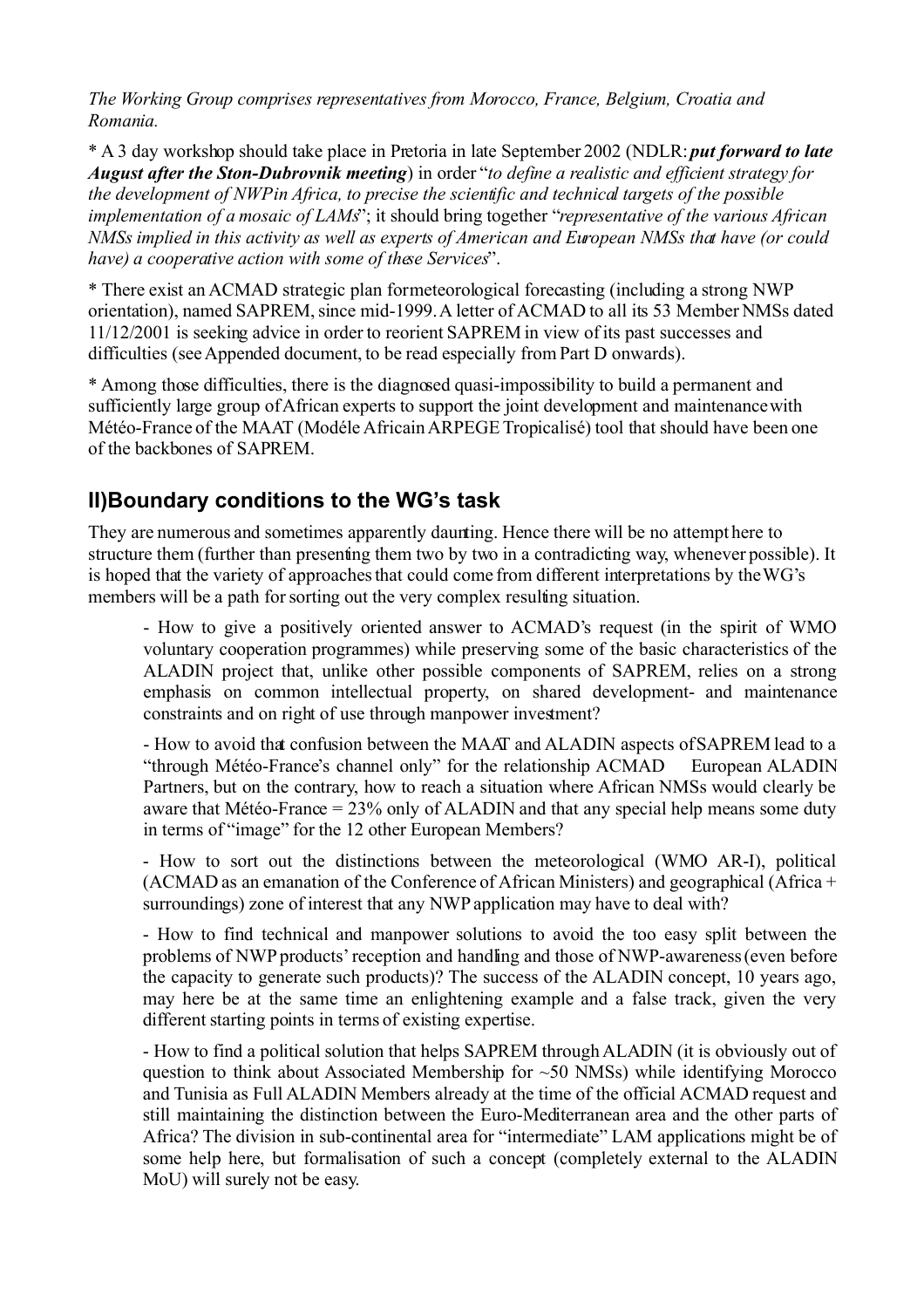- How to take into account the wish of ACMAD to draw the lessons of the first steps towards MAAT by extending the search for expertise outside the strict framework of the NMSs?

- How to sort out the antinomy that can exist between the MAAT plan and the ACMAD wish to see 4 emerging sub-continental LAM applications (independently or not of the ALADIN-Reunion already existing one)? It has never been in the interest of our scientific work to put in competition differing applications of ARPEGE and/ore ALADIN and, help to ACMAD should not lead our scientific community to such a pitfall for political considerations.

- How to imagine computing solutions compatible with the even more pressing problem of products dissemination, despite the existence of promising telecommunication means? RANET is ideal for a wide range of users but requires intermediate treatments to condense the information and make it fully accessible and RETIM-Africa is probably too centralised and too much Toulouse-bound for all the required flexibility of NWP use by NMSs not accustomed to it.

- Coming to the problem of the (almost certainly) necessary modification to the MoU, the main problems might be (i) with respect to ECMWF (what is allowed or not once one goes outside Europe and without the justification of common work on the "IFS-rooted" codes ?), (ii) with respect to our Maghrebian (current and potential) ALADIN Partners (one should not deprive Morocco from the chance to play a key-role in the SAPREM emerging organisation but any solution taking this into account should not become a source either of internal ALADIN competition or of precedent for further evolutions towards a less "protecting" MoU) and (iii) with respect to potential "B-zone ACMAD-type ALADIN-using" African NMSs (which rights -surely not above those of a "contributing" Associated Member- should be given to them in order not to transform the existing ALADIN expertise in a permanent "hot-line" feeding mechanism ?)

#### **III)What to do first?**

Suggestions: Analyse the MoU to see the remaining degrees of freedom.

Imagine the type of role ACMAD could be given, especially with respect to these existing possibilities, and imagine an original solution for the remaining constraints.

Try to sort out all contradictions mentioned in Part II above in light of the two previous steps.

Iterate the process if necessary.

Prepare a calendar for agreement by mail exchange and second meeting, with the Pretoria deadline in mind.

#### *Appendix 2 : Relevant extracts of an apology mail from DMN-Casablanca for not being able to attend the Ston WG meeting and recalling the DMN position*

Ceci étant, la DMN vous prie de bien vouloir transmettre au groupe de travail sa vision vis a vis de "l'association" éventuelle de l'ACMAD au sein du groupe ALADIN. Cette vision a été plus ou moins évoquée par M. Diouri durant la dernière Assemblée des Partenaires ALADIN à Casablanca. Je vais ici la rappeler en quelques phrases :

• l'ACMAD diffère du CEPMMT dans le sens que l'ACMAD est sensé aider les pays africains membres à développer des moyens matériels et humains localement dans le but mettre le secteur météorologique au service du développement des secteurs socio-économiques. De ce